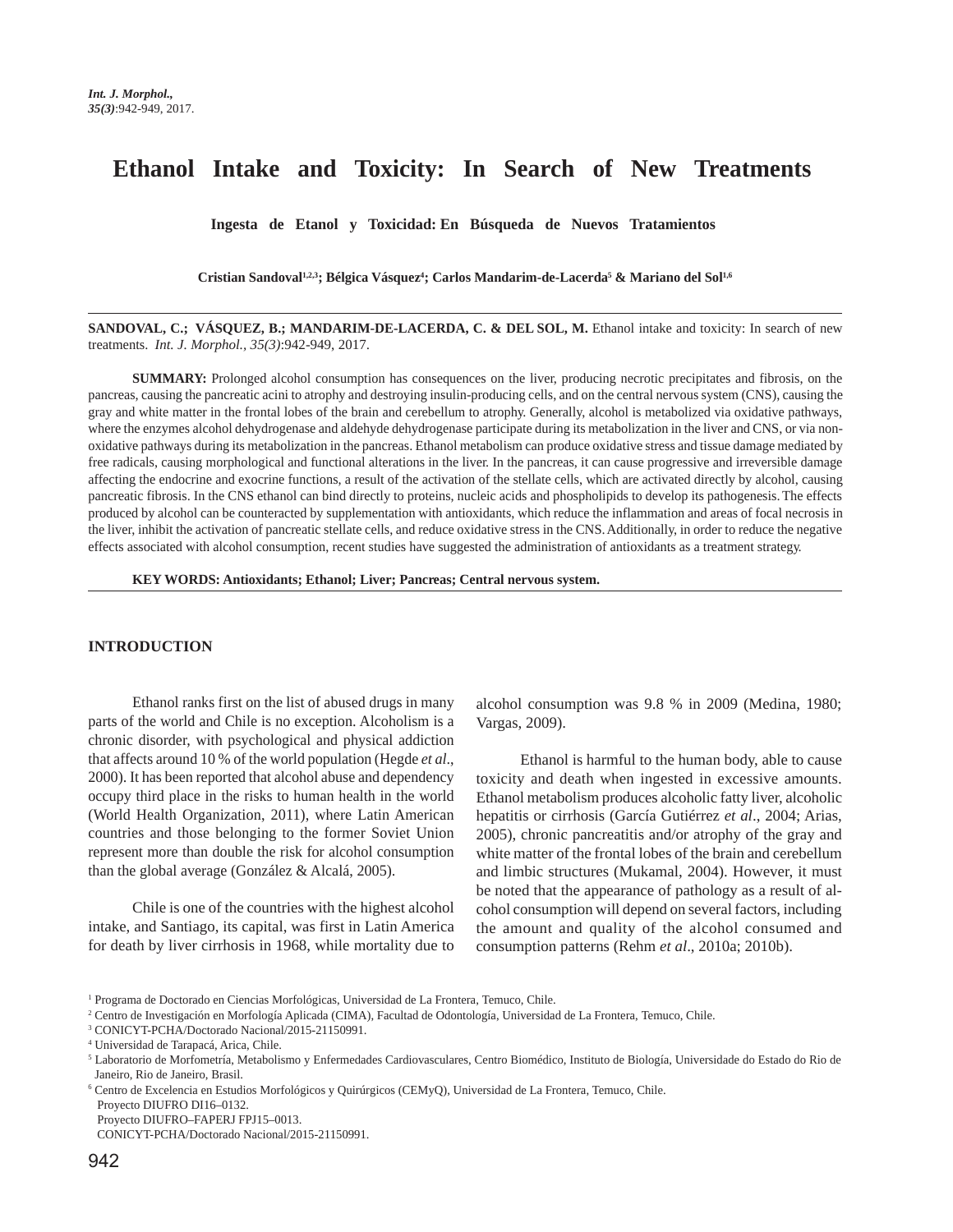Physiopathology of ethanol in the liver. The effects of alcohol on tissues depend on its concentration in the blood, which is determined by the speed at which it is absorbed, distributed, metabolized and excreted from the body, as well as by environmental factors and genetic variations in the main enzymes that metabolize alcohol (Zakhari, 2006). Generally, alcohol is metabolized via oxidative pathways, where the enzymes alcohol dehydrogenase (ADH) and aldehyde dehydrogenase (ALDH) participate, or via nonoxidative pathways.

Alcohol is metabolized largely by the liver, since this contains several high affinity enzyme systems that can oxidize alcohol. On the one hand, the oxidative pathways of ethanol metabolization include ADH, cytochrome P450 2E1 (CYP2E1) and catalase. Around 90 % of the ethanol is metabolized in the hepatocytes, where it is converted into acetaldehyde by the ADH, whereas when the capacity of the ADH to metabolize the alcohol is saturated, isoenzymes of cytochrome P450 assume the role of metabolizing this compound to acetaldehyde in the liver and other tissues like the brain (Hansson *et al*., 1990), where ADH activity is low. Also, the catalase located in peroxisomes can oxidize ethanol in the presence of NADPH or the enzyme xanthine oxidase. This acetaldehyde, resulting from ethanol oxidation, is converted into acetate and NADPH in a reaction catalyzed by ALDH in the mitochondria (Lieber, 2004; Zakhari; Zintzaras *et al*., 2006).

Acetaldehyde, resulting from ethanol oxidation, is a reactive and highly toxic by-product that contributes to tissue damage, the formation of reactive oxygen species (ROS) and an imbalance in the redox potential (NAD/NADH). It also forms protein aggregates in hepatocytes, reducing the secretion of proteins and promoting hepatomegaly, with dopamine to generate salsolinol, which can contribute to alcohol dependency, and binds with the DNA to form carcinogenic products like 1,N 2 -propano-2'-desoxyguanosine (Tuma & Casey, 2003).

Ethanol metabolism can cause oxidative stress and tissue damage mediated by free radicals, causing morphological and functional alterations in the liver. Lieber (1988), Yip & Burt (2006), Albano (2008) and Conde de la Rosa *et al*. (2008) report that ethanol metabolism activates xanthine oxidase, CYP2E1 proteins and the NADPH oxidase complex, increasing the concentrations of ROS, promoting lipid peroxidation, increased catabolism of hepatic vitamin A and progression of liver damage.

Regardless of the origin, ROS formation has numerous detrimental effects. It has been reported that ethanol promotes the formation of ROS within the

mitochondria and reduces the concentration of reduced mitochondrial glutathione (GSH), promoting increased susceptibility of this organelle to oxidative damage (Bailey & Cunningham, 2002; Fernández-Checa & Kaplowitz, 2005). Also, ROS stimulate the release of TNF-α, which can contribute to tissue damage and scar tissue formation in the liver. It has also been described that ROS can interact with lipids, proteins and DNA in a process called peroxidation, leading to the production of malondialdehyde (MDA) and 4-hydroxynonenal (HNE) (Zakhari). Peroxidation increases the permeability of the inner mitochondrial membrane and deterioration of mitochondrial oxidative phosphorylations (Bailey & Cunningham; Hoek *et al*., 2002; Zakhari), which leads to ballooning degeneration and necrotic precipitates in the hepatocytes, whereas the release of cytochrome c, a result of the increase in mitochondrial permeability, induces apoptosis (Zhao *et al*., 1997; Green & Kroemer, 2004; Ronis *et al*., 2010). Additionally, the alteration in the distribution of electrical charges in the membranes generates reduced levels of cellular ATP and promotes necrosis. Moreover, the deterioration of hepatic antioxidant defenses and the alteration of iron homeostasis can contribute to the oxidative damage related to the hepatotoxicity of alcohol (Albano, 2006). Morphologically, alcoholic liver disease (ALD) includes a broad spectrum of anatomical characteristics that range from steatosis with minor lesions to more advanced liver damage, including steatohepatitis and fibrosis/cirrhosis, where around 15 % of patients with established alcoholic cirrhosis develop hepatocellular carcinoma (Yip & Burt). It is currently accepted that the progression of ALD to a more serious disease is a multi-factor process that involves several genetic, nutritional and environmental factors (Day, 2006).

The effects produced by alcohol in the liver can be counteracted by the antioxidant defense of the hepatocyte, which induces enzymatic mechanisms like superoxide dismutase, catalase, glutathione peroxidase and glutathione reductase (Zelko *et al*., 2002; Chang *et al*., 2005) as well as other non-enzymatic mechanisms. These non-enzymatic defense mechanisms include: GSH, which is almost exclusively in its reduced form and detoxifies the ROS produced on the mitochondrial electronic transport chain; metal-binding proteins, which help both iron and copper remain in a non-reactive state and avoid the formation of hydroxyl radicals; and vitamins C and E and the carotenoids that deactivate the free radicals (Nieto *et al*., 2002; Nieto, 2007). Therefore, studies conducted by Nanji *et al*. (2001) demonstrated the prevention of lipid peroxidation by means of animal supplementation with antioxidants, reducing the inflammation and areas of focal necrosis.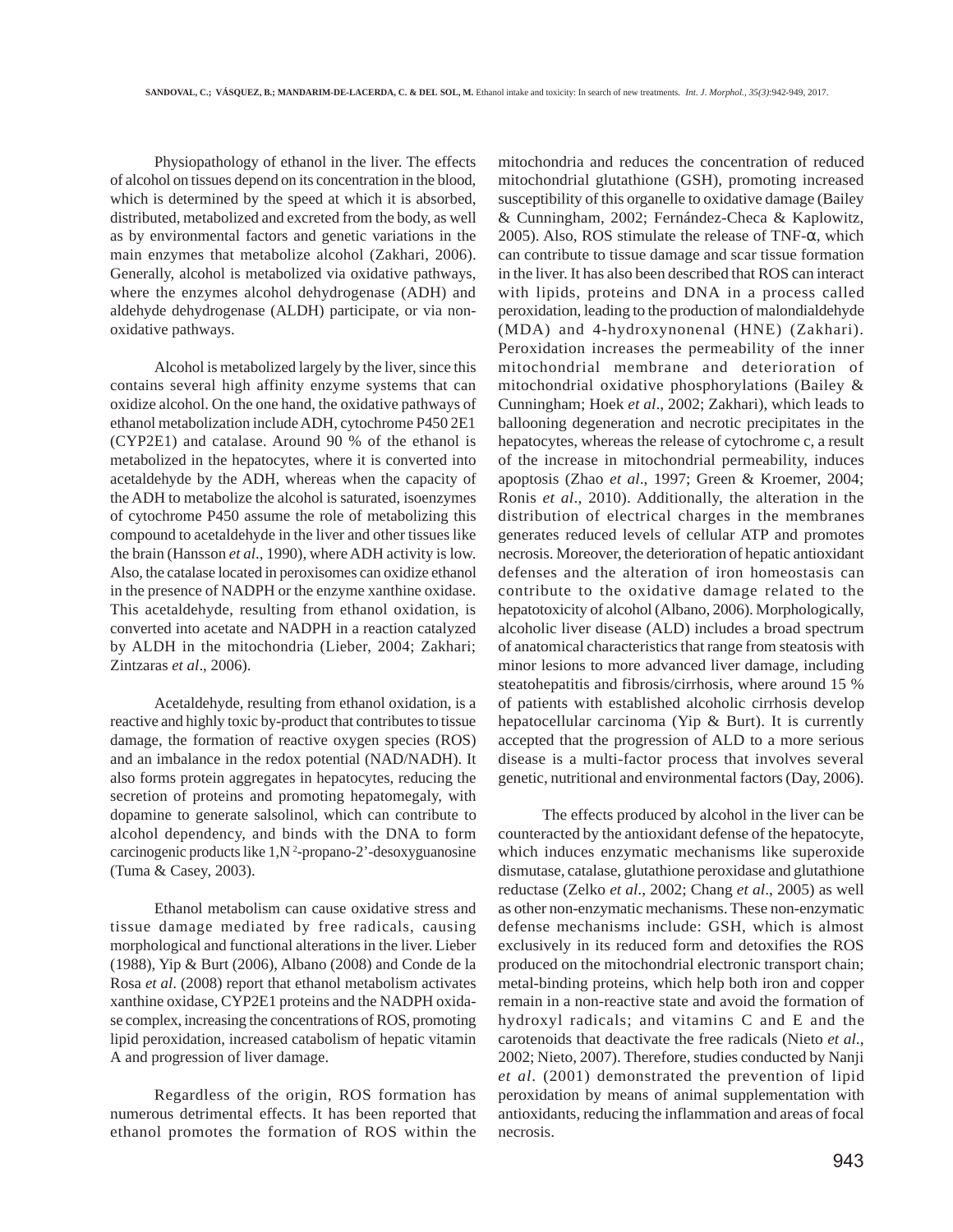Physiopathology of ethanol in the pancreas. Ethanol is the most frequent etiology of chronic pancreatitis, and is related to consumption level. Only a small percentage of alcoholics develop the disease, which suggests a special susceptibility for its development is required. Previous *in vitro* and *in vivo* studies have indicated that the detrimental effects of ethanol in the pancreas is likely due to the toxic effects of ethanol metabolism via the oxidative pathways, generating acetaldehyde metabolites, or via non-oxidative pathways, producing fatty acid ethyl esters.

The pancreas has the enzymatic capacity to metabolize ethanol via two pathways (Haber *et al*., 1998, 2004; Gukovskaya *et al*., 2002). The main metabolic pathway in the pancreas is the non-oxidative, which involves an esterification reaction of fatty acids with ethanol, resulting in the formation of fatty acid ethyl esters (FAEEs), which increase the oxidative stress and the fragility of lysosomal membranes and zymogen granules, which contain lysosomal and digestive enzymes, respectively, facilitating early intracellular enzyme activation. In this sense, it has been reported that the instability of the lysosomal membrane can be mediated by cholesterol esters (Wilson *et al*., 1992) and FAEEs (Haber *et al*., 1993), substances that accumulate in the pancreas after chronic ethanol consumption (Lange & Sobel, 1983; Wilson *et al*., 1982), whereas the instability of zymogen granules is considered to be the result of the loss of glycoprotein-2 (GP-2), which is important for the shape and stability of the granules (Apte *et al*., 1997). The mechanisms by which the FAEEs exert their toxic effects include: direct interaction of the compounds with cell membranes (Hungund *et al*., 1988), stimulation of the cholesterol ester synthesis by transesterification (Lange, 1982), and release of free fatty acids by hydrolysis of FAEEs, a process believed to contribute to the mitochondrial damage induced by FAEEs (Lange). Currently, it is known that the activity of FAEE synthases is greater in the pancreas than in the liver; however, further study is required (Wilson & Apte, 2003). The second is the oxidative pathway, which activates the stellate cells, leading to pancreatic fibrosis. It has demonstrated that both human and rat stellate cells are activated directly by ethanol in clinically relevant concentrations that go from 10 mM (social consumption) to 50 mM (intense ethanol consumption) (Apte *et al*., 2000; Masamune *et al*., 2010). This pancreatic metabolization pathway for ethanol includes ADH3, a saturable form of the ADH enzyme with low affinity and high  $K<sub>m</sub>$  for ethanol, cytochrome P450 2E1 (CYP231), the expression of which is induced by the ethanol ingestion, and catalase. The latter pathway produces acetaldehyde, which activates the stellate cells leading to pancreatic fibrosis. It has been described that ethanol, acetaldehyde and metabolites of the nonoxidative pathway increase cytokine levels, promoting

necroinflammation and stimulation of the stellate cells (Omary *et al*., 2007; Witt *et al*., 2007), which synthesize extracellular matrix proteins and enzymes that degrade the matrix (matrix metalloproteinases [MMP]). Recent studies indicate that ethanol, acetaldehyde and FAEE induce the expression of NF-κB and AP-1, transcription factors that regulate cytosine expression (Gukovskaya *et al*.).

During a pancreas injury, the pancreatic stellate cells can be activated by profibrogenic growth factors, such as transforming growth factor beta (TGF-β), proliferative growth factors, like platelet-derived growth factor (PDGF), proinflammatory cytokines and oxidative stress (Apte & Wilson). This state of activation is characterized by a loss of vitamin A, alpha smooth muscle actin (α-SMA) production, and increased production of extracellular matrix proteins such as collagens I and III, fibronectin and laminin. In addition, they produce increased amounts of MMP-2 and its inhibiter, tissue inhibiter of metalloproteinase-2 (TIMP-2), causing the fibrogenic response to proliferate due to destruction of the collagen in the basal membrane (collagen IV) and deposition of fibrillar collagen (collagen I) (Phillips *et al*., 2003).

In the pancreas, ethanol can cause progressive and irreversible damage affecting the endocrine and exocrine functions of this organ. In this sense, Apte *et al*. (1997) and Stevens *et al*. (2004) reported that ethanol reduces pancreatic secretions, leads to increases in the viscosity of pancreatic secretions, lowers the citrate concentration in the pancreatic fluid, a known predisposing factor in crystal formation, and produces proteins that increase the formation of stones, such as pancreatic stone protein (PSP) and glycoprotein-2 (GP-2), which produces mechanical obstruction, interference with enzyme secretion and intracellular activation of pancreatic enzymes. A histological characteristic of chronic alcoholic pancreatitis is pancreatic fibrosis. In fact, the histological findings show fibrosis, atrophy of the pancreatic acini, chronic inflammation, distortion of the pancreatic ducts with areas of stenosis and characteristic destruction of insulinproducing cells (b cells) and glucagon-producing cells (a cells) (Witt *et al*.).

 From the clinical point of view, type 2 diabetes mellitus can develop as a result of chronic pancreatitis due to ethanol. According to the American Diabetes Association, it is characterized by the destruction of insulin-producing cells and glucagon-producing cells (Witt *et al*.). The association between ethanol consumption and diabetes mellitus was demonstrated at the beginning of 1971 by Phillips & Safrit (1971). Later, Selby *et al*. (1987) indicated that ethanol consumption can influence fasting plasma glucose levels after the analysis of 434 pairs of non-diabetic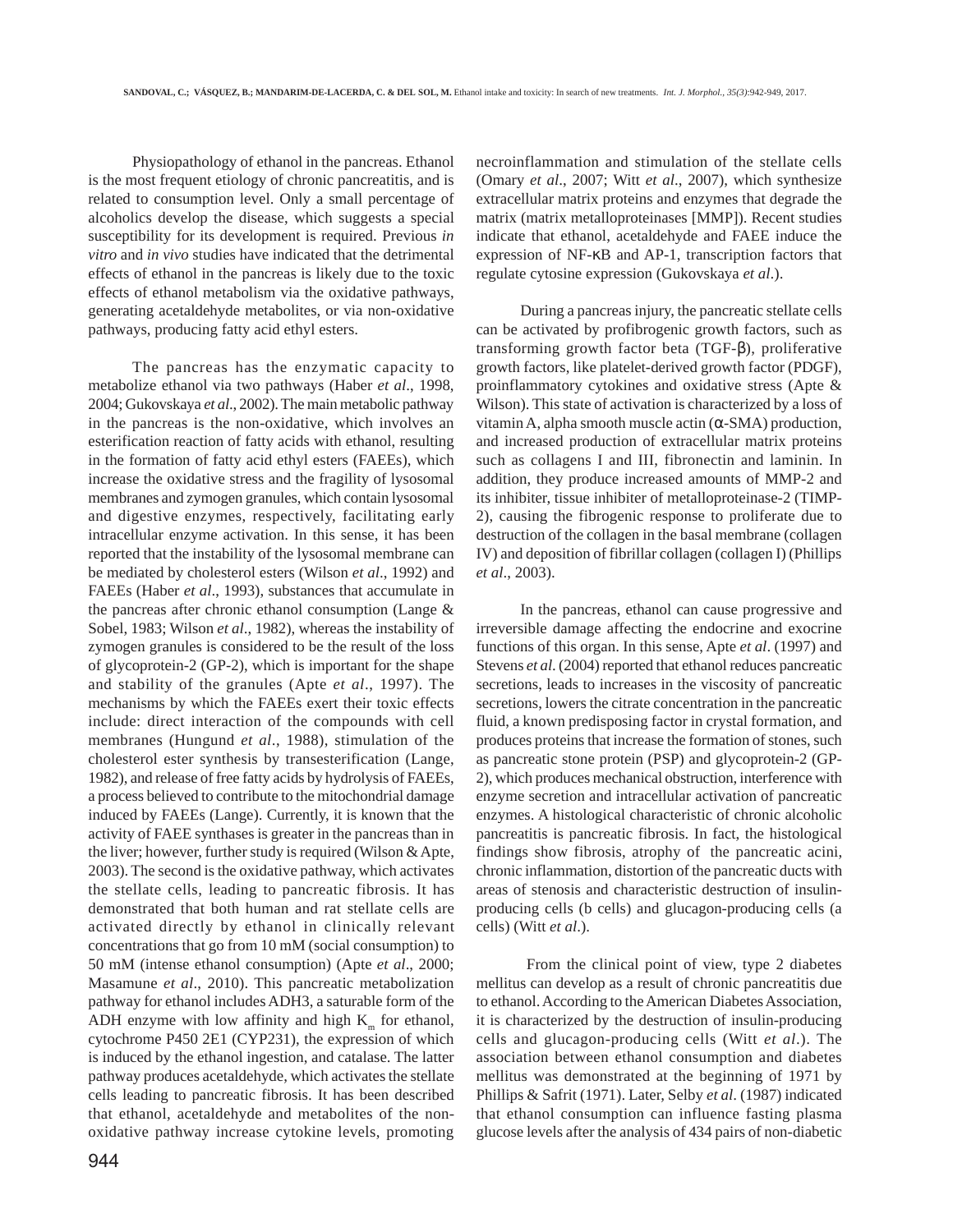adult female twins. These results imply that ethanol could affect fasting and postprandial glycemic controls and therefore could be a risk factor for type 2 diabetes.

Nevertheless, there have also been studies with negative or opposite results that explain the relationship between ethanol consumption and the development of type 2 diabetes mellitus. Ethanol consumptions of 5 - 14.9 g/day and more than 15 g/day were associated with a decrease in the relative risk of diabetes mellitus in women (Stampfer *et al*., 1988). In a later study by Wannamethee *et al*. (2003), they indicated that moderate ethanol consumption may be associated with a lower risk of diabetes mellitus type 2 among women 25 to 42 years of age in comparison with lifelong abstinence, whereas excessive ethanol consumption showed a significant increase of the risk of developing diabetes. Similarly, a moderate amount of ethanol consumption was associated with a lower risk of developing diabetes mellitus in male health care professionals (Rimm *et al*., 1995). The reduction of the incidence of type 2 diabetes through moderate ethanol consumption was also observed in seniors (Djoussé *et al*., 2007). The aforementioned results suggest that sex and the amount of ethanol consumed are factors that can influence the development of diabetes mellitus.

Physiopathology of ethanol in the central nervous system. There is a neural system in the mammalian brain that regulates the effects of natural stimuli, allowing survival of the species. This system, known as a reinforcement-reward cycle, is also affected by other types of non-natural stimuli, such as drug abuse (Roberts & Koob, 1997).

The enzymes involved in liver ethanol metabolism have also been linked to ethanol metabolism in the brain. First of all, the role of ADH in the brain ethanol metabolism remains unclear, since although the presence of brain ADH has been observed, it has been reported that ethanol is not a good substrate in this organ (Beisswenger *et al*., 1985; Kerr *et al*., 1989). Other studies have shown an increase in cytochrome P450 in the brains of rats treated with ethanol (Warner & Gustafsson, 1994), observing induction of nerve cells and support cells due to the action of ethanol in the cerebellum, cerebral cortex, thalamus and hippocampus (Sohda *et al*., 1993; Tindberg & Ingelman-Sundberg, 1996; Upadhya *et al*., 2000). Additionally, Zimatkin *et al*. (2006) reinforced in rats and mice the possibility that cytochrome P450 is involved in the brain ethanol metabolism. Also, catalase can participate in the production of acetaldehyde from the ethanol present in the brain. Thus, Gill *et al*. (1992) were able to prevent the non-enzymatic formation of acetaldehyde and demonstrate the production of acetaldehyde from the reaction between ethanol and catalase in rat brains.

Acetaldehyde, a toxic by-product of ethanol metabolization, has been described as a causative agent of the alterations to the CNS during its consumption (Hunt, 1996; Bergamaschi *et al*., 1988; Zimatkin & Deitrich, 1997; Thadani & Truitt, 1977; Heap *et al*., 1995). Its consequences can be divided into two categories: the first is the direct binding to proteins (Jennett *et al*., 1987; McKinnon *et al*., 1987; Nakamura *et al*., 2003; Zimatkin *et al*., 1992), nucleic acids (Wang *et al*., 2000) and phospholipids (Trudell *et al*., 1990, 1991; Kenney, 1982, 1984), and the second is the indirect action of ethanol oxidation, which produces inhibition of the endogenous production of acetaldehyde.

Recently, researchers have proposed that acetaldehyde can compete with MDA or HNE, products of aldehyde resulting from lipid peroxidation. These aldehydes can also inhibit ALDH activity (Luckey *et al*., 1999; Mark *et al*., 1997; Meyer *et al*., 2004; Murphy *et al*., 2003), resulting in an increase in acetaldehyde levels as well as these toxic aldehydes. However, these effects produced by ethanol in the CNS can be counteracted by polyphenolic antioxidants, such as the contents in green tea, or drugs synthesized from amino acids, like acetylcysteine (NAC) (Aydin *et al*., 2002; Skrzydlewska *et al*., 2005).

Role of antioxidants in ethanol consumption. It is known that alcohol can partially cover the body's energy needs by dislodging the remaining nutrients in the diet. However, they generally do not contain proteins, vitamins, minerals or other nutrients; therefore, regular ethanol consumption can cause a nutritional deficit (Lieber, 1980). As indicated previously, fibrosis and liver cirrhosis are frequent complications of alcoholism that appear although the diets are high in protein and fats and supplemented with vitamins and minerals; therefore, from a therapeutic point of view, this procedure is not totally successful for the prevention of cirrhosis in alcoholics (Lieber, 1985). Thus, chronic ethanol consumption generates a secondary malnutrition due to damage to the digestion and nutrient absorption.

Vitamin A levels in the liver are reduced with ethanol consumption (Ahmed *et al*., 1994). Nevertheless, this reduction cannot be explained solely by an alteration in intake, absorption or changes in the serum retinol levels or its serum-transporting protein. An increased mobilization or catabolism of hepatic vitamin A have been suggested as possible mechanisms (Lieber, 1988). It is currently known that antioxidants can be used as a treatment strategy in various pathologies, including ethanol consumption. It has been found that activation of pancreatic stellate cells is inhibited when these are incubated with antioxidants (Apte *et al*., 2000; McCarroll *et al*., 2006). This is why vitamin A,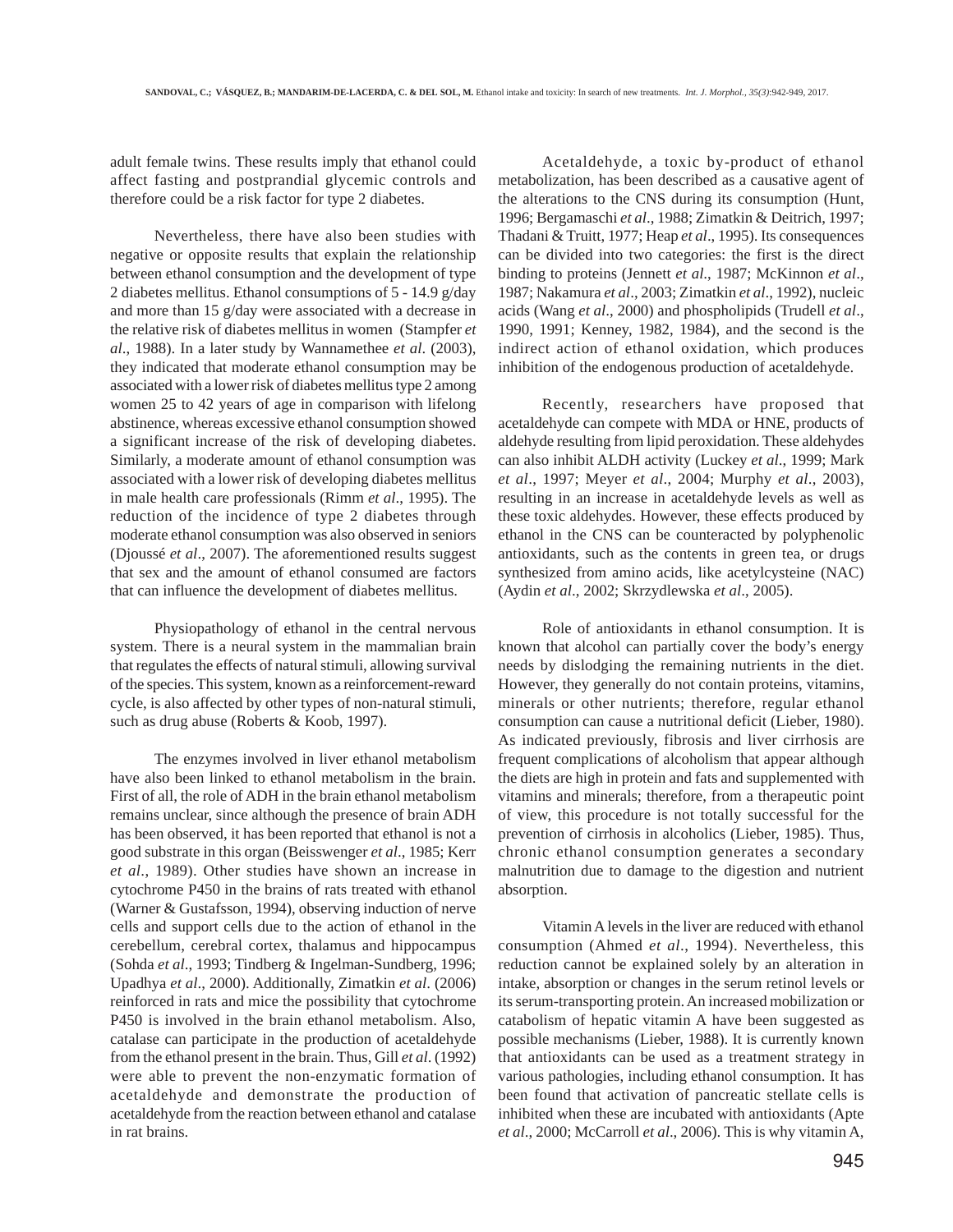an antioxidant, may represent a potential treatment strategy for the damage produced by ethanol.

According to what has been previously suggested, it seems plausible to treat alcoholics by administering vitamin A to compensate for the effects of ethanol. However, several factors complicate vitamin A therapy in alcoholism treatment. It is difficult to assess the amount of vitamin A that is in fact stored in the tissues, because what is in the blood does not necessarily reflect the levels in the liver. High doses of vitamin A are toxic. Habitual doses of vitamin A are even potentially detrimental in alcoholics who continue to consume alcoholic drinks, since ethanol boosts the toxicity of vitamin A (Lieber, 2003).

In order to avoid or reduce the problems associated with vitamin A therapy, the treatment of alcoholics has been considered using the precursor to vitamin A, β-carotene. This precursor is a carotenoid that acts as an antioxidant when eliminating free radicals (Fukuzawa *et al*., 1998). It has been found that a liver deficiency of vitamin A induced by ethanol can be corrected by 30 - 60 mg of β-carotene supplements per day (Ahmed *et al*.). Subsequent investigations suggest that supplementation with β-carotenes prevent ethanolinduced liver damage and increase the concentration of glutathione reduced in rats (Lin *et al*., 2009). Also, a βcarotene concentrate has been linked to an improvement in insulin resistance in overweight children (Canas *et al*., 2012).

Nevertheless, although β-carotene is thought to be less dangerous, it can also have toxic effects on the liver of patients who continue consuming ethanol (Leo *et al*., 1992). In addition, b-carotene increases the risk of lung cancer in smokers (Alpha-Tocopherol, Beta Carotene Cancer Prevention Study Group, 1994). This is important because most smokers also drink ethanol, and researchers have discovered that the increased risk of lung cancer after therapy with b-carotene is related to concurrent ethanol consumption in smokers (Albanes *et al*., 1996). Therefore, treatment with b-carotene in these patients must be administered with caution.

However, other antioxidants have been evaluated for the treatment of ethanol consumption. In this sense, it has been described that both cinnamic acid and syringic acid suppress liver activity and/or protein expression of CYP2E1, ADH, NADPH oxidase, iNOS, COX-2 and NF-κB, improving the inflammatory and oxidative damage produced by ethanol (Yan *et al*., 2016). It has also been reported that hydroxysafflor yellow A (HSYA) can prevent ethanolinduced liver damage by suppressing TGF-β1 expression and improving the antioxidant capacity of the liver (He *et al*., 2015). By contrast, baicalin can alleviate ethanol-induced

liver damage in rats, probably due to its antioxidant, antiinflammatory properties and the activation of Shh, which plays an important role in the morphogenesis of tissues and liver repair (Wang *et al*., 2016)

In addition, the effects of ethanol on the CNS can be counteracted by polyphenolic antioxidants, which decrease the enzymatic activities of brain superoxide dismutase, glutathione peroxidase, glutathione reductase and catalase, causing a reduction in oxidative stress and protection of the CNS (Skrzydlewska *et al*.), or by drugs synthesized from amino acids, which contribute to the regeneration of glutathione by direct reaction with hydroxyl radicals (Aydin *et al*.).

## **CONCLUSIONS**

 This review highlights the studies that explain the metabolism of ethanol, the pathogenesis of alcohol toxicity and its possible therapeutic targets. Currently, the oral administration of antioxidants offers an alternative therapy to the traditional treatments for alcohol consumption. However, despite all the advances that have been made in clarifying adverse events caused by excessive alcohol consumption, the molecular mechanisms through which antioxidant therapy has played a role have not yet been satisfactorily resolved. In this way, future studies should clarify more efficiently the relationship between chronic ethanol consumption and antioxidants in order to find more effective therapies.

**SANDOVAL, C.; VÁSQUEZ, B.; MANDARIM-DE-LACERDA, C. & DEL SOL, M.** *Int. J. Morphol., 35(3)*:942- 949, 2017.

**RESUMEN:** El consumo prolongado de alcohol tiene consecuencias en hígado, produciendo precipitados necróticos y fibrosis; en páncreas, provocando atrofia del acino pancreático y destrucción de las células productoras de insulina, y en Sistema Nervioso Central (SNC) generando atrofia de la sustancia gris y blanca en lóbulos frontales del cerebro y cerebelo. En general, el metabolismo del alcohol se consigue mediante las vías oxidativas, donde participan las enzimas alcohol-deshidrogenasa y aldehído deshidrogenasa durante su metabolización en hígado y SNC; o bien, mediante las vías no oxidativas durante su metabolización en páncreas. El metabolismo del etanol es capaz de producir estrés oxidativo y daño tisular mediado por radicales libres, causando alteraciones morfológicas y funcionales del hígado; en el páncreas, puede causar daño progresivo e irreversible afectando las funciones endocrinas y exocrinas de este órgano producto de la activación de las células estrelladas que son activadas directamente por el alcohol generando fibrosis pancreática; mientras que, en SNC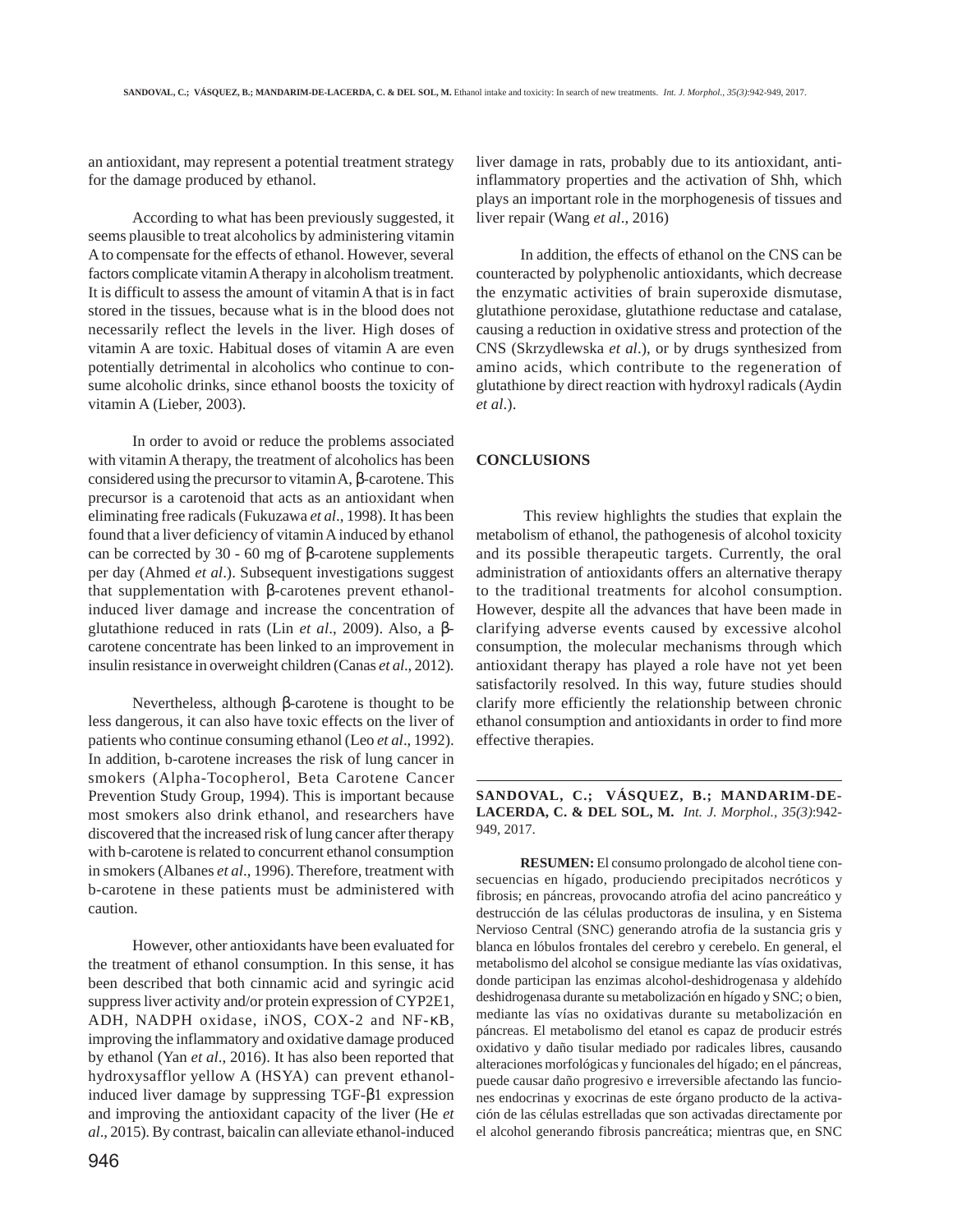se puede unir directamente a proteínas, ácidos nucleicos y fosfolípidos para desarrollar su patogenia. Los efectos producidos por el alcohol pueden contrarrestarse mediante la suplementación con antioxidantes, que reducen la inflamación y las zonas de necrosis focal en el hígado, inhiben la activación de células pancreáticas estrelladas, y reducen el estrés oxidativo en SNC. Asimismo, para reducir los efectos negativos asociados al consumo de alcohol, estudios recientes han propuesto la administración de antioxidantes como estrategia terapéutica.

**PALABRAS CLAVE: Antioxidantes; Etanol; Hígado; Páncreas; Sistema nervioso central.**

## **REFERENCES**

- Ahmed, S.; Leo, M. A. & Lieber, C. S. Interactions between alcohol and beta-carotene in patients with alcoholic liver disease. *Am. J. Clin. Nutr., 60(3)*:430-6, 1994.
- Albanes, D.; Heinonen, O. P.; Taylor, P. R.; Virtamo, J.; Edwards, B. K.; Rautalahti, M.; Hartman, A. M.; Palmgren, J.; Freedman, L. S.; Haapakoski, J.; Barrett, M. J.; Pietinen, P.; Malila, N.; Tala, E.; Liippo, K.; Salomaa, E. R.; Tangrea, J. A.; Teppo, L.; Askin, F. B.; Taskinen, E.; Erozan, Y.; Greenwald, P. & Huttunen J. K. Alpha-Tocopherol and beta-carotene supplements and lung cancer incidence in the alphatocopherol, beta-carotene cancer prevention study: effects of base-line characteristics and study compliance. *J. Natl. Cancer Inst., 88(21)*:1560- 70, 1996.
- Albano, E. Alcohol, oxidative stress and free radical damage. *Proc. Nutr. Soc., 65(3)*:278-90, 2006.
- Albano, E. Oxidative mechanisms in the pathogenesis of alcoholic liver disease. *Mol. Aspects Med., 29(1-2)*:9-16, 2008.
- Alpha–Tocopherol, Beta Carotene Cancer Prevention Study Group. The effect of vitamin E and beta carotene on the incidence of lung cancer and other cancers in male smokers. *N. Engl. J. Med., 330(15)*:1029-35, 1994.
- Apte, M. V. & Wilson, J. S. Stellate cell activation in alcoholic pancreatitis. *Pancreas, 27(4)*:316-20, 2003.
- Apte, M. V.; Norton, I. D.; Haber, P. S.; Korsten, M. A.; McCaughan, G. W.; Pirola, R. C. & Wilson, J. S. Chronic ethanol administration decreases rat pancreatic GP2 content. *Biochim. Biophys. Acta, 1336(1)*:89-98, 1997.
- Apte, M. V.; Phillips, P. A.; Fahmy, R. G.; Darby, S. J.; Rodgers, S. C.; McCaughan, G. W.; Korsten, M. A.; Pirola, R. C.; Naidoo, D. & Wilson, J. S. Does alcohol directly stimulate pancreatic fibrogenesis? Studies with rat pancreatic stellate cells. *Gastroenterology, 118(4)*:780-94, 2000.
- Arias, D. R. Reacciones fisiológicas y neuroquímicas del alcoholismo. *Diversitas, 1(2)*:138-47, 2005.
- Aydin, S.; Ozaras, R.; Uzun, H.; Belce, A.; Uslu, E.; Tahan, V.; Altug, T.; Dumen, E. & Senturk, H. N-acetylcysteine reduced the effect of ethanol on antioxidant system in rat plasma and brain tissue. *Tohoku J. Exp. Med., 198(2)*:71-7, 2002.
- Bailey, S. M. & Cunningham, C. C. Contribution of mitochondria to oxidative stress associated with alcoholic liver disease. *Free Radic. Biol. Med., 32(1)*:11-6, 2002.
- Beisswenger, T. B.; Holmquist, B. & Vallee, B. L. chi-ADH is the sole alcohol dehydrogenase isozyme of mammalian brains: implications and inferences. *Proc. Natl. Acad. Sci. U. S. A., 82(24)*:8369-73, 1985.
- Bergamaschi, S.; Govoni, S.; Rius, R. A. & Trabucchi, M. Acute ethanol and acetaldehyde administration produce similar effects on L-type calcium channels in rat brain. *Alcohol, 5(4)*:337-40, 1988.

Canas, J. A.; Damaso, L.; Altomare, A.; Killen, K.; Hossain, J. & Balagopal,

P. B. Insulin resistance and adiposity in relation to serum b-carotene levels. *J. Pediatr., 161(1)*:58-64.e1-2, 2012.

- Chang, P.; Cheng, E.; Brooke, S. & Sapolsky, R. Marked differences in the efficacy of post-insult gene therapy with catalase versus glutathione peroxidase. *Brain Res., 1063(1)*:27-31, 2005.
- Conde de la Rosa, L.; Moshage, H. & Nieto, N. Estrés oxidativo hepatocitario y hepatopatía alcohólica. *Rev. Esp. Enferm. Dig., 100(3)*:156-63, 2008.
- Day, C. P. Genes or environment to determine alcoholic liver disease and non-alcoholic fatty liver disease. *Liver Int., 26(9)*:1021-8, 2006.
- Djoussé, L.; Biggs, M. L.; Mukamal, K. J. & Siscovick, D. S. Alcohol consumption and type 2 diabetes among older adults: the Cardiovascular Health Study. *Obesity (Silver Spring), 15(7)*:1758-65, 2007.
- Fernández-Checa, J. C. & Kaplowitz, N. Hepatic mitochondrial glutathione: transport and role in disease and toxicity. *Toxicol. Appl. Pharmacol., 204(3)*:263-73, 2005.
- Fukuzawa, K.; Inokami, Y.; Tokumura, A.; Terao, J. & Suzuki, A. Rate constants for quenching singlet oxygen and activities for inhibiting lipid peroxidation of carotenoids and alpha-tocopherol in liposomes. *Lipids, 33(8)*:751-6, 1998.
- García Gutiérrez, E.; Lima Mompó, G.; Aldana Vilas, L.; Casanova Carrillo, P. & Feliciano Álvarez, V. Alcoholismo y sociedad, tendencias actuales. *Rev. Cuba. Med. Mil., 33(3)*, 2004. Disponible en: http:// scielo.sld.cu/scielo.php?script=sci\_arttext&pid=S0138- 65572004000300007&lng=es
- Gill, K.; Menez, J. F.; Lucas, D. & Deitrich, R. A. Enzymatic production of acetaldehyde from ethanol in rat brain tissue. *Alcohol. Clin. Exp. Res., 16(5)*:910-5, 1992.
- González, R. & Alcalá, J. *Consumo de Alcohol y Salud Pública.* Ciudad de México, Universidad Nacional Autónoma de México, 2005.
- Green, D. R. & Kroemer, G. The pathophysiology of mitochondrial cell death. *Science, 305(5684)*:626-9, 2004.
- Gukovskaya, A. S.; Mouria, M.; Gukovsky, I.; Reyes, C. N.; Kasho, V. N.; Faller, L. D. & Pandol, S. J. Ethanol metabolism and transcription factor activation in pancreatic acinar cells in rats. *Gastroenterology, 122(1)*:106-18, 2002.
- Haber, P. S.; Apte, M. V.; Applegate, T. L.; Norton, I. D.; Korsten, M. A.; Pirola, R. C. & Wilson, J. S. Metabolism of ethanol by rat pancreatic acinar cells. *J. Lab. Clin. Med., 132(4)*:294-302, 1998.
- Haber, P. S.; Apte, M. V.; Moran, C.; Applegate, T. L.; Pirola, R. C.; Korsten, M. A.; McCaughan, G, W. & Wilson, J. S. Non-oxidative metabolism of ethanol by rat pancreatic acini. *Pancreatology, 4(2)*:82-9, 2004.
- Haber, P. S.; Wilson, J. S.; Apte, M. V. & Pirola, R. C. Fatty acid ethyl esters increase rat pancreatic lysosomal fragility. *J. Lab. Clin. Med., 121(6)*:759-64, 1993.
- Hansson, T.; Tindberg, N.; Ingelman-Sundberg, M. & Köhler, C. Regional distribution of ethanol-inducible cytochrome P450 IIE1 in the rat central nervous system. *Neuroscience, 34(2)*:451-63, 1990.
- He, Y.; Liu, Q.; Li, Y.; Yang, X.; Wang, W.; Li, T.; Zhang, W.; Cui, Y.; Wang, C. & Lin, R. Protective effects of hydroxysafflor yellow A (HSYA) on alcohol-induced liver injury in rats. *J. Physiol. Biochem., 71(1)*:69-78, 2015.
- Heap, L.; Ward, R. J.; Abiaka, C.; Dexter, D.; Lawlor, M.; Pratt, O.; Thomson, A.; Shaw, K. & Peters, T. J. The influence of brain acetaldehyde on oxidative status, dopamine metabolism and visual discrimination task. *Biochem. Pharmacol., 50(2)*:263-70, 1995.
- Hegde, A.; Veis, J. H.; Seidman, A.; Khan, S. & Moore, J. Jr. High prevalence of alcoholism in dialysis patients. *Am. J. Kidney Dis., 35(6)*:1039-43, 2000.
- Hoek, J. B.; Cahill, A. & Pastorino, J. G. Alcohol and mitochondria: a dysfunctional relationship. *Gastroenterology, 122(7)*:2049-63, 2002.
- Hungund, B. L.; Goldstein, D. B.; Villegas, F. & Cooper, T. B. Formation of fatty acid ethyl esters during chronic ethanol treatment in mice. *Biochem. Pharmacol., 37(15)*:3001-4, 1988.
- Hunt, W. A. Role of acetaldehyde in the actions of ethanol on the brain--a review. *Alcohol, 13(2)*:147-51, 1996.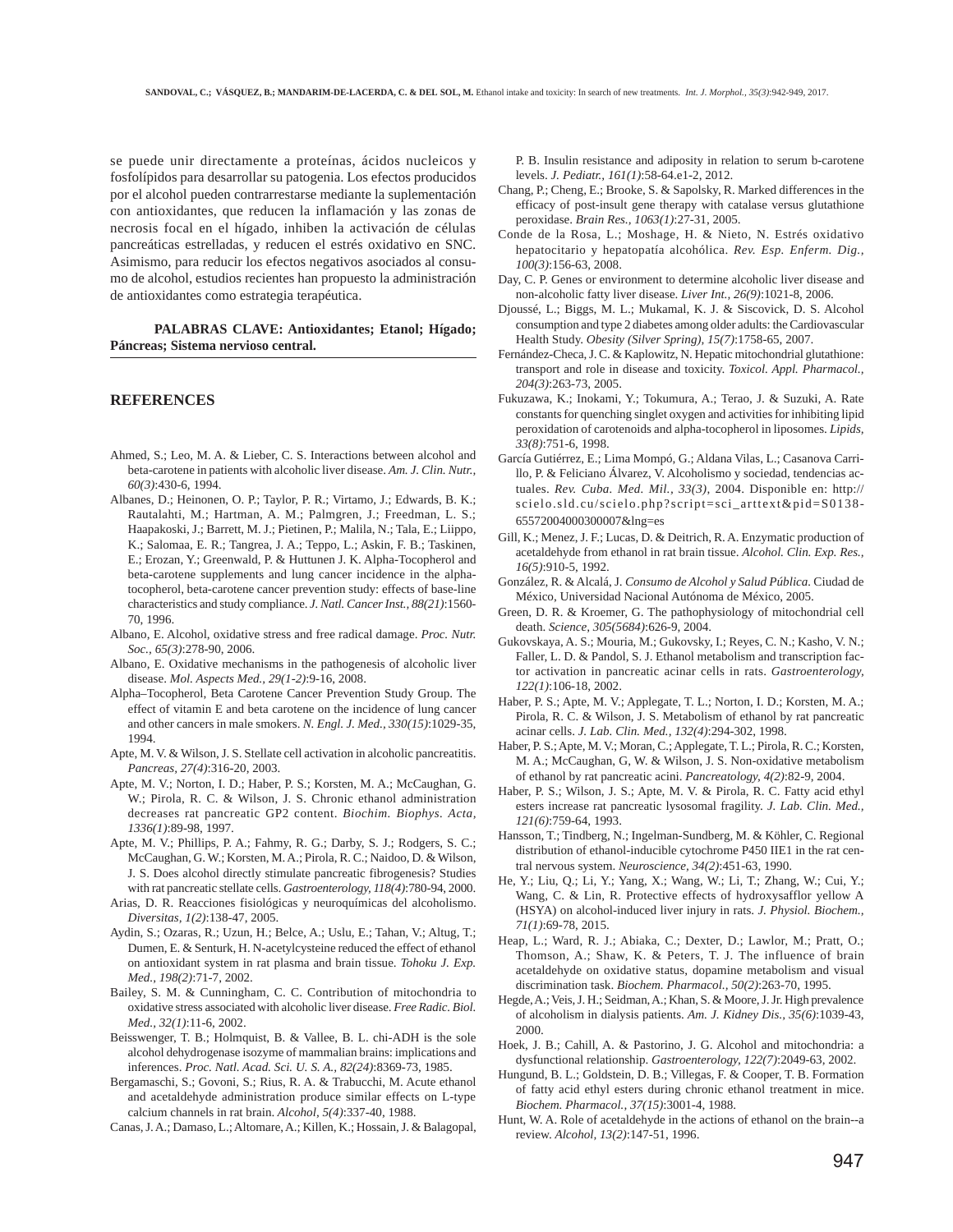- Jennett, R. B.; Sorrell, M. F.; Johnson, E. L. & Tuma, D. J. Covalent binding of acetaldehyde to tubulin: evidence for preferential binding to the alphachain. *Arch. Biochem. Biophys., 256(1)*:10-8, 1987.
- Kenney, W. C. Acetaldehyde adducts of phospholipids. *Alcohol. Clin. Exp. Res., 6(3)*:412-6, 1982.
- Kenney, W. C. Formation of Schiff base adduct between acetaldehyde and rat liver microsomal phosphatidylethanolamine. *Alcohol. Clin. Exp. Res., 8(6)*:551-5, 1984.
- Kerr, J. T.; Maxwell, D. S. & Crabb, D. W. Immunocytochemistry of alcohol dehydrogenase in the rat central nervous system. *Alcohol. Clin. Exp. Res., 13(6)*:730-5, 1989.
- Lange, L. G. & Sobel, B. E. Mitochondrial dysfunction induced by fatty acid ethyl esters, myocardial metabolites of ethanol. *J. Clin. Invest., 72(2)*:724-31, 1983.
- Lange, L. G. Nonoxidative ethanol metabolism: formation of fatty acid ethyl esters by cholesterol esterase. *Proc. Natl. Acad. Sci. U. S. A., 79(13)*:3954-7, 1982.
- Leo, M. A.; Kim, C.; Lowe, N. & Lieber, C. S. Interaction of ethanol with beta-carotene: delayed blood clearance and enhanced hepatotoxicity. *Hepatology, 15(5)*:883-91, 1992.
- Lieber, C. S. Alcohol and the liver: metabolism of ethanol, metabolic effects and pathogenesis of injury. *Acta Med. Scand. Suppl., 703*:11-55, 1985.
- Lieber, C. S. Alcohol, liver injury and protein metabolism. *Pharmacol. Biochem. Behav., 13 Suppl. 1*:17-30, 1980.
- Lieber, C. S. Alcoholic fatty liver: its pathogenesis and mechanism of progression to inflammation and fibrosis. *Alcohol, 34(1)*:9-19, 2004.
- Lieber, C. S. Relationships between nutrition, alcohol use, and liver disease. *Alcohol Res. Health, 27(3)*:220-31, 2003.
- Lieber, C. S. The influence of alcohol on nutritional status. *Nutr. Rev., 46(7)*:241-54, 1988.
- Lin, W. T.; Huang, C. C.; Lin, T. J.; Chen, J. R.; Shieh, M. J.; Peng, H. C.; Yang, S. C. & Huang, C. Y. Effects of beta-carotene on antioxidant status in rats with chronic alcohol consumption. *Cell Biochem. Funct., 27(6)*:344-50, 2009.
- Luckey, S. W.; Tjalkens, R. B. & Petersen, D. R. Mechanism of inhibition of rat liver class 2 ALDH by 4-hydroxynonenal. *Adv. Exp. Med. Biol., 463*:71-7, 1999.
- Mark, R. J.; Lovell, M. A.; Markesbery, W. R.; Uchida, K. & Mattson, M. P. A role for 4-hydroxynonenal, an aldehydic product of lipid peroxidation, in disruption of ion homeostasis and neuronal death induced by amyloid beta-peptide. *J. Neurochem., 68(1)*:255-64, 1997.
- Masamune, A.; Satoh, A.; Watanabe, T.; Kikuta, K.; Satoh, M.; Suzuki, N.; Satoh, K. & Shimosegawa, T. Effects of ethanol and its metabolites on human pancreatic stellate cells. *Dig. Dis. Sci., 55(1)*:204-11, 2010.
- McCarroll, J. A.; Phillips, P. A.; Santucci, N.; Pirola, R. C.; Wilson, J. S. & Apte, M. V. Vitamin A inhibits pancreatic stellate cell activation: implications for treatment of pancreatic fibrosis. *Gut, 55(1)*:79-89, 2006.
- McKinnon, G.; de Jersey, J.; Shanley, B. & Ward, L. The reaction of acetaldehyde with brain microtubular proteins: Formation of stable adducts and inhibition of polymerization. *Neurosci. Lett., 79(1-2)*:163- 8, 1987.
- Medina, E. Bases para un nuevo plan sobre alcoholismo en el sector salud. *Cuad. Med. Soc., 21(1)*:84-9, 1980.
- Meyer, M. J.; Mosely, D. E.; Amarnath, V. & Picklo, M. J. Sr. Metabolism of 4-hydroxy-trans-2-nonenal by central nervous system mitochondria is dependent on age and NAD+ availability. *Chem. Res. Toxicol., 17(9)*:1272-9, 2004.
- Mukamal, K. J. Alcohol consumption and abnormalities of brain structure and vasculature. *Am. J. Geriatr. Cardiol., 13(1)*:22-8, 2004.
- Murphy, T. C.; Amarnath, V. & Picklo, M. J. Sr. Mitochondrial oxidation of 4-hydroxy-2-nonenal in rat cerebral cortex. *J. Neurochem., 84(6)*:1313-21, 2003.
- Nakamura, K.; Iwahashi, K.; Furukawa, A.; Ameno, K.; Kinoshita, H.; Ijiri, I.; Sekine, Y.; Suzuki, K.; Iwata, Y.; Minabe, Y. & Mori, N. Acetaldehyde adducts in the brain of alcoholics. *Arch. Toxicol., 77(10)*:591-3, 2003.

Nanji, A. A.; Jokelainen, K.; Lau, G. K.; Rahemtulla, A.; Tipoe, G. L.;

Polavarapu, R. & Lalani, E. N. Arginine reverses ethanol-induced inflammatory and fibrotic changes in liver despite continued ethanol administration. *J. Pharmacol. Exp. Ther., 299(3)*:832-9, 2001.

- Nieto, N. Ethanol and fish oil induce NFkappaB transactivation of the collagen alpha2(I) promoter through lipid peroxidation-driven activation of the PKC-PI3K-Akt pathway. *Hepatology, 45(6)*:1433-45, 2007.
- Nieto, N.; Friedman, S. L. & Cederbaum, A. I. Cytochrome P450 2E1 derived reactive oxygen species mediate paracrine stimulation of collagen I protein synthesis by hepatic stellate cells. *J. Biol. Chem., 277(12)*:9853-64, 2002.
- Omary, M. B.; Lugea, A.; Lowe, A. W. & Pandol, S. J. The pancreatic stellate cell: a star on the rise in pancreatic diseases. *J. Clin. Invest., 117(1)*:50-9, 2007.
- Phillips, G. B. & Safrit, H. F. Alcoholic diabetes. Induction of glucose intolerance with alcohol. *JAMA, 217(11)*:1513-9, 1971.
- Phillips, P. A.; McCarroll, J. A.; Park, S.; Wu, M. J.; Pirola, R.; Korsten, M.; Korsten, M.; Wilson, J. S. & Apte, M. V. Rat pancreatic stellate cells secrete matrix metalloproteinases: implications for extracellular matrix turnover. *Gut, 52(2)*:275-82, 2003.
- Rehm, J.; Baliunas, D.; Borges, G. L.; Graham, K.; Irving, H.; Kehoe, T.; Parry, C. D.; Patra, J.; Popova, S.; Poznyak, V.; Roerecke, M.; Room, R.; Samokhvalov, A. V. & Taylor, B. The relation between different dimensions of alcohol consumption and burden of disease: an overview. *Addiction, 105(5)*:817-43, 2010a.
- Rehm, J.; Kanteres, F. & Lachenmeier, D. W. Unrecorded consumption, quality of alcohol and health consequences. *Drug Alcohol Rev., 29(4)*:426-36, 2010b.
- Rimm, E. B.; Chan, J.; Stampfer, M. J.; Colditz, G. A. & Willett, W. C. Prospective study of cigarette smoking, alcohol use, and the risk of diabetes in men. *B. M. J., 310(6979)*:555-9, 1995.
- Roberts, A. J. & Koob, G. F. The neurobiology of addiction: an overview. *Alcohol Health Res. World, 21(2)*:101-6, 1997.
- Ronis, M. J.; Korourian, S.; Blackburn, M. L.; Badeaux, J. & Badger, T. M. The role of ethanol metabolism in development of alcoholic steatohepatitis in the rat. *Alcohol, 44(2)*:157-69, 2010.
- Selby, J. V.; Newman, B.; King, M. C. & Friedman, G. D. Environmental and behavioral determinants of fasting plasma glucose in women. A matched co-twin analysis. *Am. J. Epidemiol., 125(6)*:979-88, 1987.
- Skrzydlewska, E.; Augustyniak, A.; Michalak, K. & Farbiszewski, R. Green tea supplementation in rats of different ages mitigates ethanol-induced changes in brain antioxidant abilities. *Alcohol, 37(2)*:89-98, 2005.
- Sohda, T.; Shimizu, M.; Kamimura, S. & Okumura, M. Immunohistochemical demonstration of ethanol-inducible P450 2E1 in rat brain. *Alcohol Alcohol. Suppl., 1B*:69-75, 1993.
- Stampfer, M. J.; Colditz, G. A.; Willett, W. C.; Manson, J. E.; Arky, R. A.; Hennekens, C. H. & Speizer, F. E. A prospective study of moderate alcohol drinking and risk of diabetes in women. *Am. J. Epidemiol., 128(3)*:549-58, 1988.
- Stevens, T.; Conwell, D. L. & Zuccaro, G. Pathogenesis of chronic pancreatitis: an evidence-based review of past theories and recent developments. *Am. J. Gastroenterol., 99(11)*:2256-70, 2004.
- Thadani, P. V. & Truitt, E. B. Jr. Effect of acute ethanol or acetaldehyde administration on the uptake, release, metabolism and turnover rate of norepinephrine in rat brain. *Biochem. Pharmacol., 26(12)*:1147-50, 1977.
- Tindberg, N. & Ingelman-Sundberg, M. Expression, catalytic activity, and inducibility of cytochrome P450 2E1 (CYP2E1) in the rat central nervous system. *J. Neurochem., 67(5)*:2066-73, 1996.
- Trudell, J. R.; Ardies, C. M. & Anderson, W. R. Cross-reactivity of antibodies raised against acetaldehyde adducts of protein with acetaldehyde adducts of phosphatidyl-ethanolamine: possible role in alcoholic cirrhosis. *Mol. Pharmacol., 38(5)*:587-93, 1990.
- Trudell, J. R.; Ardies, C. M.; Green, C. E. & Allen, K. Binding of antiacetaldehyde IgG antibodies to hepatocytes with an acetaldehydephosphatidylethanolamine adduct on their surface. *Alcohol. Clin. Exp. Res., 15(2)*:295-9, 1991.